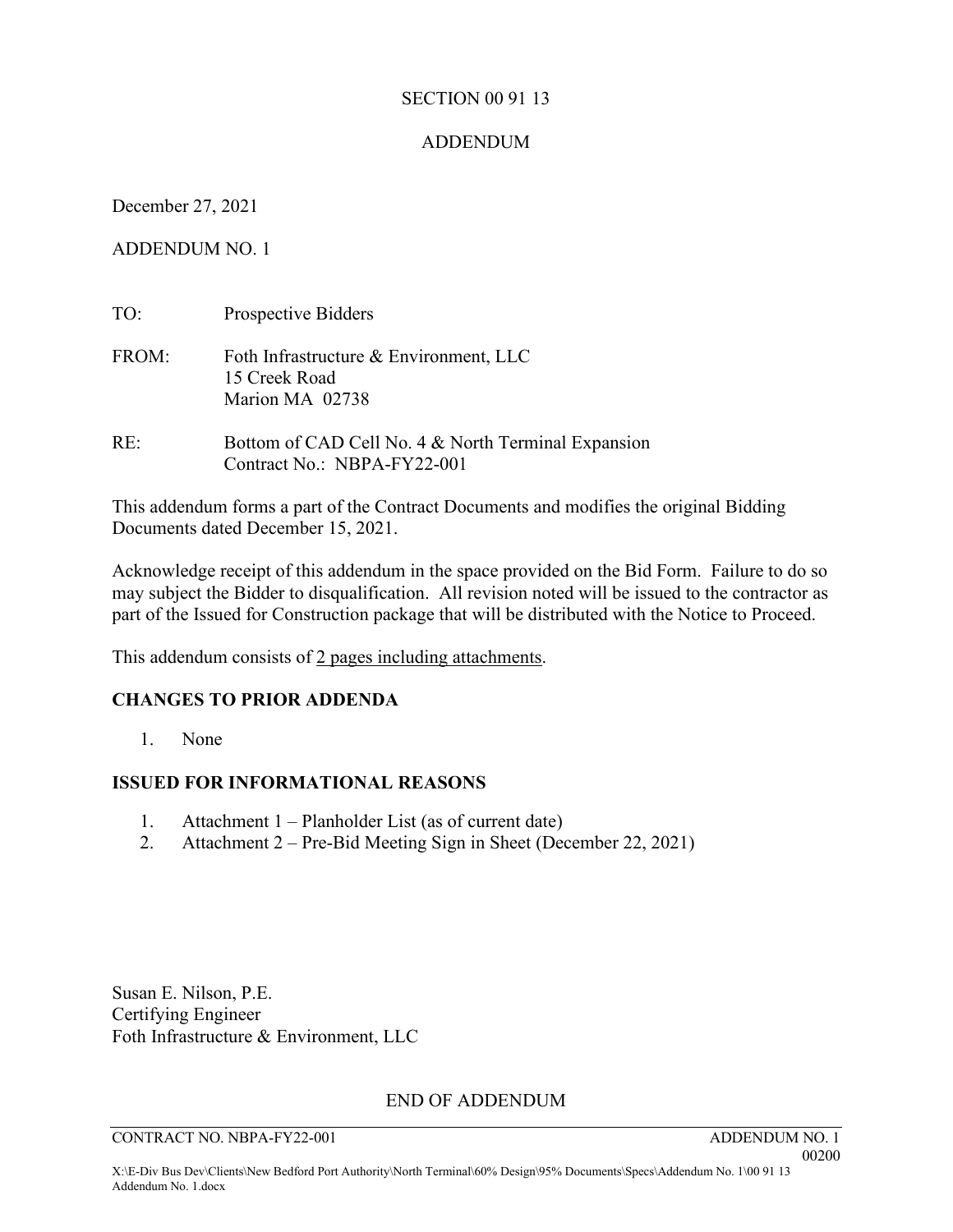## Attachment 1

## Planholder List

Addendum No. 1.docx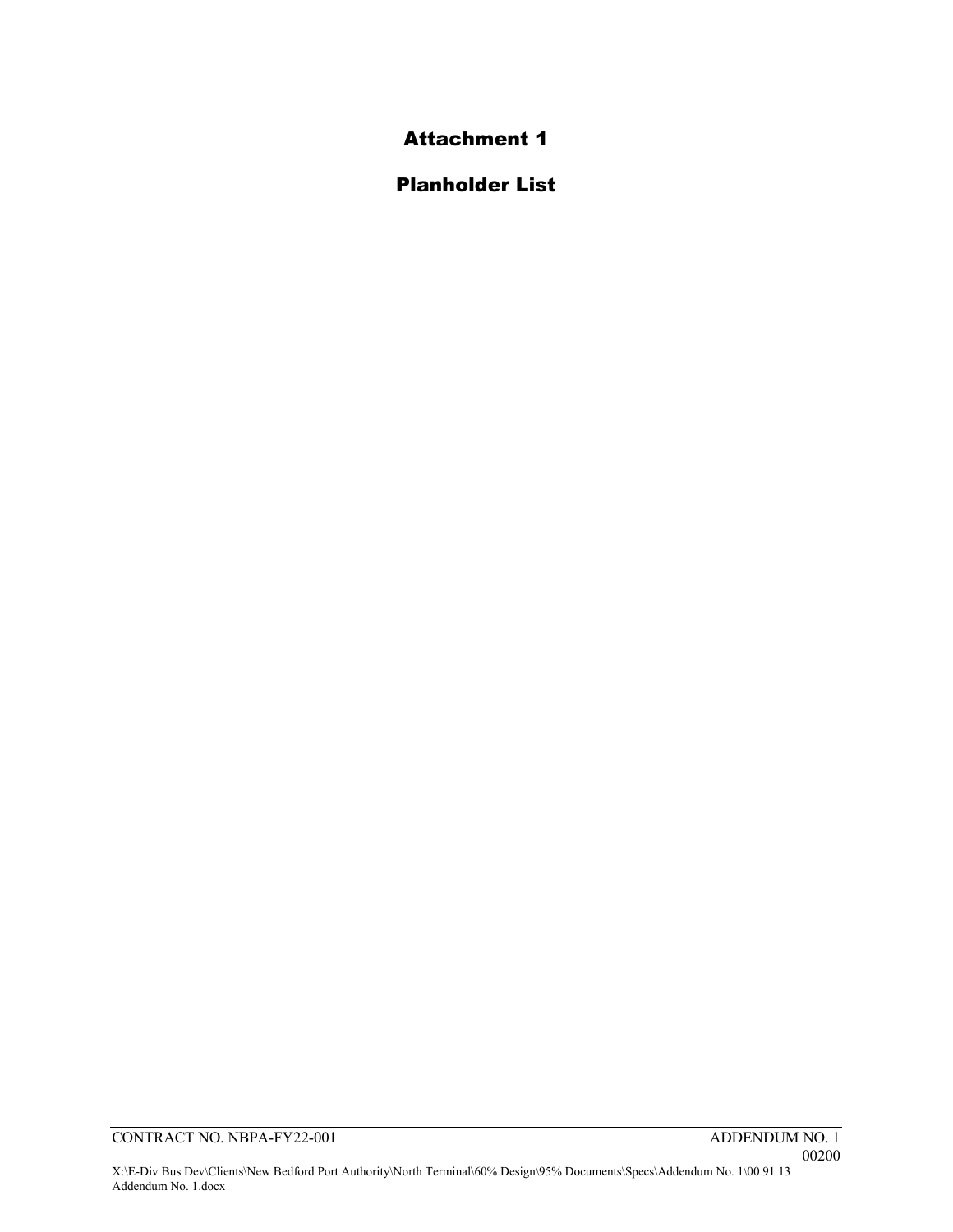## Planholders List

|                | Date of<br><b>Request</b> | Company                                                                               | <b>Contact Name</b>              | Email                                                                     | Telephone No.                         | PDF of Bid<br><b>Package Sent</b> |
|----------------|---------------------------|---------------------------------------------------------------------------------------|----------------------------------|---------------------------------------------------------------------------|---------------------------------------|-----------------------------------|
|                | 12/15/2021                | D.W. White Construction, Inc.                                                         | Joel Kosberg                     | jkosberg@dwwhite.com                                                      | 508-763-8868, ext 105                 | 12/15/2021                        |
| $\overline{2}$ | 12/15/2021                | Smith Marine, Inc.                                                                    | Matthew Plauche'                 | $\text{matt}(a)$ smithmarine.com                                          | 781-631-4800, ext 11                  | 12/15/2021                        |
| $\overline{3}$ | 12/15/2021                | Mas Building & Bridge, Inc.                                                           | <b>Christine Evers</b>           | $cevers@mask$ uildingandbridge.com                                        | 508-520-2277, ext 301                 | 12/15/2021                        |
| $\overline{4}$ | 12/15/2021                | P.A. Landers, Inc.                                                                    | Mike Lyons                       | mlyons@palanders.com                                                      | 781-826-8818                          | 12/15/2021                        |
| 5              | 12/15/2021                | David G Roach & Son's, Inc.                                                           | Daniel Roach                     | dan.roach@roachsitework.com                                               | 978-257-8560                          | 12/15/2021                        |
| 6              | 12/15/2021                | <b>Charter Contracting Company</b>                                                    | Lisa Arseneault                  | larseneault@charter.us                                                    | 857-246-6835                          | 12/15/2021                        |
| $\tau$         | 12/15/2021                | Projectdog, Inc.                                                                      | <b>Brendan Dodier</b>            | addenda@projectdog.com                                                    | 978-499-9014                          | 12/15/2021                        |
| $\,$ 8 $\,$    | 12/16/2021                | Burnham Associates, Inc.                                                              | Matt Sullivan                    | matt@burnhammarine.com                                                    | 978-745-1788                          | 12/16/2021                        |
| 9              | 12/16/2021                | AGM Marine Contractors, Inc.                                                          | Jonah Mikutowicz                 | Jonah.mikutowicz@agmmarine.com                                            | 508-477-8801                          | 12/16/2021                        |
| 10             | 12/16/2021                | Coastline Consulting $&$<br>Development, LLC                                          | Mark Jackson                     | $mark@coastlineconsulting-ct.com$                                         | 203-433-4486, ext 10                  | 12/16/2021                        |
| 11             | 12/16/2021                | <b>Construct Connect</b>                                                              | Melinda Drew                     | melinda.drew@constructconnect.com                                         | 513-588-1524                          | 12/16/2021                        |
| 12             | 12/16/2021                | Jay Cashman, Inc. / Cashman<br>Dredging & Marine Contracting<br>Company, LLC          | Michael Empey                    | $m$ empey $@$ jaycashman.com                                              | 617-890-0600                          | 12/16/2021                        |
| 13             | 12/16/2021                | <b>Manafort Transit</b>                                                               | Thomas Le                        | tle@manaforttransit.com                                                   | 781-328-2367                          | 12/16/2021                        |
| 14             | 12/16/2021                | <b>Ballard Marine Construction</b>                                                    | Liam O'Brien                     | liam.obrien@ballardmc.com                                                 | 866-782-6750                          | 12/16/2021                        |
| 15             | 12/17/2021                | Dagle Electrical Construction<br>Corp. (D.E.C.)                                       | Elin Carbonneau                  | ecarbonneau@deccorp.com                                                   | 800-379-1459                          | 12/17/2021                        |
| 16             | 12/17/2021                | R. Zoppo Corp.                                                                        | Alissa Romano                    | aromano@rzoppo.com                                                        | 781-344-8822                          | 12/17/2021                        |
| 17<br>18       | 12/20/2021<br>12/20/2021  | Northern Construction Service,<br><b>LLC</b><br>ACK - Marine & General<br>Contracting | Dolce Montana<br>Kim Shaughnessy | dmontana@northernconstruction.com<br>$kimmarie@ack-marinecontracting.com$ | 413-289-1230, ext 206<br>617-481-5566 | 12/20/2021<br>12/20/2021          |
| 19             | 12/21/2021                | <b>Coastal MC Estimating</b>                                                          | Gene Kelley                      | estimating@coastalmc.net                                                  | 339-502-8667                          | 12/21/2021                        |
| 20             | 12/21/2021                | True Value Standard Marine &<br>Hardware                                              | Michael Quinn                    | mike@smotruevalue.com                                                     | 508-990-0369                          | 12/21/2021                        |
| 21             | 12/21/2021                | Team E.J. Prescott                                                                    | Reid Pomerleau                   | Reid.Pomerleau@ejprescott.com                                             | 207-582-2006                          | 12/21/2021                        |
| 22             | 12/23/2021                | <b>Construct Connect</b>                                                              | Jonathan Ditter                  | Jonathan.ditter@constructconnect.com                                      | 513-458-5951                          | 12/23/2021                        |
| 23             | 12/27/2021                | MIG Corporation, Inc                                                                  | Stephanie LaRosee                | slarosee@migcorporation.com                                               | 978.264.4800                          | 12/27/2021                        |
| 24             | 12/27/2021                | Musco Lighting, LLC                                                                   | Zack Schrock                     | zack.schrock@musco.com                                                    | $(603)$ 703-9870                      | 12/27/20210                       |
| 25             |                           |                                                                                       |                                  |                                                                           |                                       |                                   |
| 26             |                           |                                                                                       |                                  |                                                                           |                                       |                                   |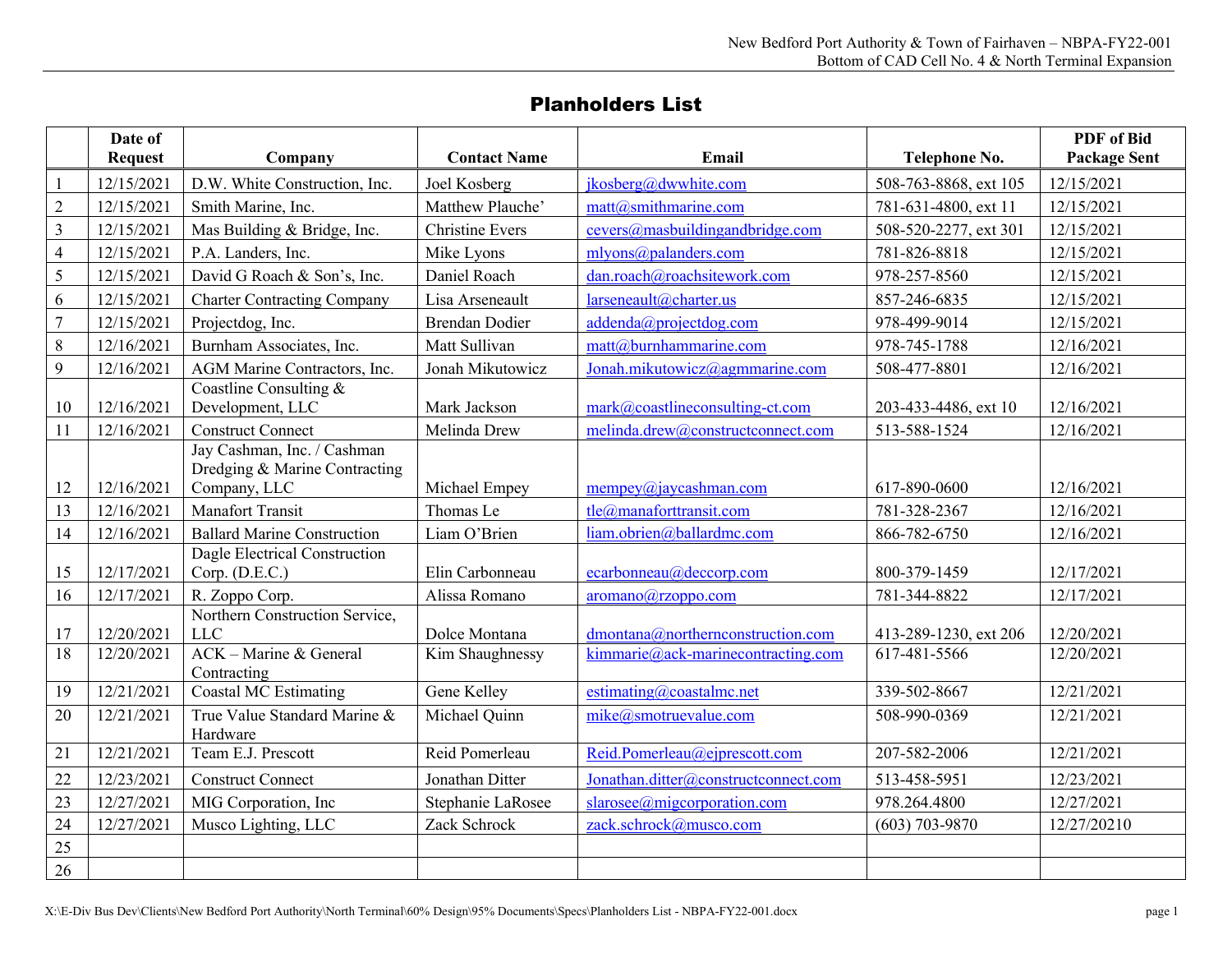## Attachment 2

Pre-Bid Meeting Sign in Sheet

Addendum No. 1.docx